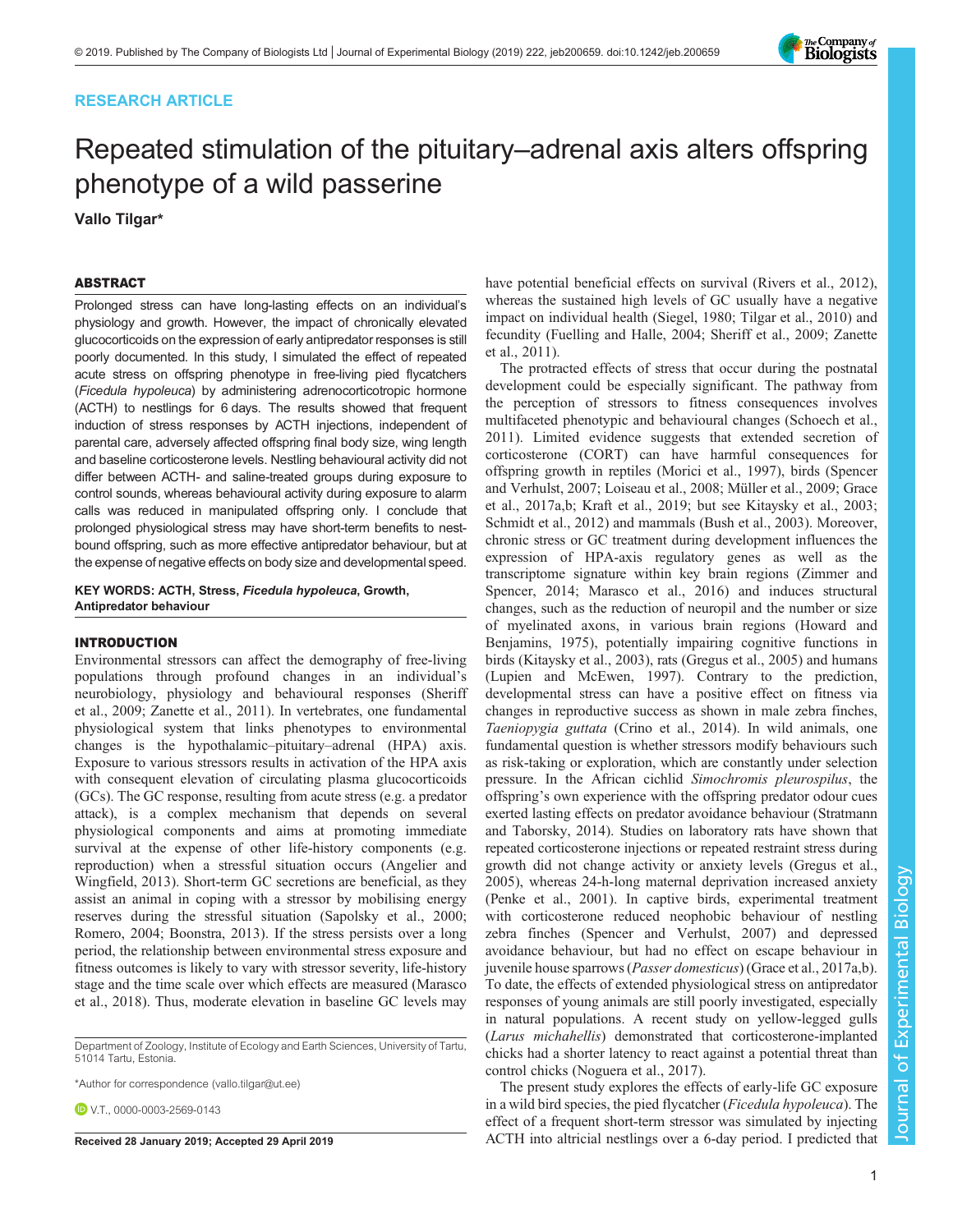repeated ACTH treatment would suppress body growth and alter the behavioural responses of offspring to predator cues. If high earlylife stress adaptively tunes animals for stressful later life environments [\(Sheriff and Love, 2013\)](#page-7-0), I expected that premature offspring exposed to ACTH would exhibit increased antipredator behaviour (i.e. enhanced freezing behaviour in the nest) in response to alarm calls. Alternatively, if high ACTH treatment overwhelms young nestlings, they would exhibit reduced antipredator behaviour (less effective freezing response) when compared with controls.

# MATERIALS AND METHODS

# Study area and animals

The study was conducted in 2013, in coniferous forests close to Kilingi-Nõmme (58°7′N, 25°5′E) in southwest Estonia. Approximately 300 nest boxes were available to pied flycatchers [Ficedula hypoleuca (Pallas 1764)] in forests dominated by Scots pine (Pinus sylvestris) and Norway spruce (Picea abies). The pied flycatcher is a small (12–13 g), short-lived and migratory cavitynesting passerine bird that breeds in most of Europe and western Siberia ([Lundberg and Alatalo, 1992\)](#page-6-0). All nest boxes were checked weekly, beginning from the settlement period in early May, to obtain data on the onset of egg-laying and clutch size. From the expected hatching time, studied nests were checked daily until all chicks had hatched. Nestling body mass and tarsus length were measured on days 5 and 11 post-hatch (hatch day=day 0). Wing length was measured only on day 11 post-hatch. The body mass of chicks was measured using a Pesola spring balance with a precision of 0.1 g. Nestling tarsus length was measured to the nearest 0.1 mm using sliding callipers, and wing length was measured to the nearest 1 mm using a ruler. Nestlings were ringed on day 5 post-hatch with coloured rings to enable reidentification of individuals. During the course of the experiment, one brood died for an unknown reason, but probably owing to the depredation of the mother. Birds were ringed under the Estonian Ministry of the Environment Licence No. 11 and the study was approved by the Animal Procedures Committee (licence no. 108) of the Estonian Ministry of Agriculture.

#### Study design and measurements

The experimental protocol was based on a within-brood design. I randomly chose 25 nests from a larger sample (approximately 80) of available nests. Four siblings from each nest were randomly selected, of which two were assigned to the control (saline-injected) group and two to the manipulated (ACTH-injected) group (hormonal manipulation is described in detail below). Blood samples were collected on day 11 post-hatch from both groups in a random order. Samples for baseline CORT were taken within 2 min of capture to avoid any effect of handling, and blood samples for stress-induced CORT were taken within approximately 13 min  $(mean \pm s.e.m. = 782.5 \pm 13.9 s)$  of capture. I chose this interval to be comparable with other passerine studies (e.g. [Schwabl, 1999](#page-7-0)) and with my earlier studies (e.g. [Tilgar et al., 2016, 2017\)](#page-7-0). It has been shown in different passerine species that CORT levels reach a plateau approximately 15 min after capture [\(Lynn and Porter, 2008](#page-6-0); [Wada and Breuner, 2008\)](#page-7-0). For ethical reasons, baseline and stressinduced levels of CORT were measured from different siblings of the same group. Breathing rates were measured for 10 s on day 11 post-hatch. Breathing rate has been proposed as an indicator of acute stress after a predatory attack, and more generally as an indicator of stress sensitivity ([Carere and van Oers, 2004](#page-6-0)). All samples were collected between 08:00 and 16:00 h.

Blood samples (∼70 μl), taken from the brachial veins of marked siblings, were collected in heparinized capillary tubes. Blood

samples were immediately stored at  $+4^{\circ}$ C and afterwards centrifuged at  $2000\,\text{g}$  for 10 min, in order to separate plasma from blood cells, and stored at −35°C prior to analysis. After each blood sample was centrifuged, the haematocrit was measured to the nearest 0.1 mm using sliding callipers. The haematocrit is a measure of the relative volume of red blood cells in the total blood volume. This reflects the intensity of oxygen transport, with low values potentially indicative of poor nutritional condition or infections [\(Potti et al., 1999;](#page-7-0) but see [Dawson and Bortolotti, 1997\)](#page-6-0).

Baseline and antipredator behaviour of nestlings were measured on day 12 post-hatch. Two siblings in each group were used together because complete isolation from nestmates may have an additional effect on nestling stress level. Control and experimental pairs of nestlings were immediately placed in separate nest boxes containing a flycatcher nest and transported approximately 60 m away from the original box in opposite directions to maintain an equal level of isolation from other nestmates and avoid potential parental effects on nestling stress level [\(Tilgar et al., 2010](#page-7-0)). Taking the chicks out of the nest and transferring them into a new nest-box can be moderately stressful, thus potentially affecting nestling baseline behaviour during the initial phase of behavioural testing. However, this effect on behaviour is supposedly marginal given that chicks were handled gently, two chicks were grouped together to avoid isolation and they had enough time (approximately 3–5 min) to recover from disturbance before the playback of control sounds was started. Visual observations also confirmed that chicks placed into a new nest calmed down quickly (1–2 min). Data from digital voice recorders (Olympus DS-50) attached to transportable nest boxes confirmed that nestlings did not attempt to communicate with their parents during the experiment. Playbacks were performed with an MP3 player using a weatherproof Yamaha speaker (PDF-B11). The speaker was placed approximately 1.5 m from the transported nest box, with the front of the speaker turned 90 deg away from the direction of the nest box. Both groups were initially exposed to a 10-min-long playback of control sounds containing a repeated series of two recordings from singing adult passerines. The control sounds were recorded in the forests of the study area. After the end of the control phase, both groups were exposed to 10-min-long playback of the pied flycatcher nestling screaming (distress) calls. These calls were recorded from 9 to 13-day-old chicks that were handled until they produced alarm calls. This type of stressor was chosen because distress calls are typically emitted by animals in extreme danger [\(Högstedt, 1983](#page-6-0)). It was assumed that nestlings would associate this stressor with a predation event at a nearby nest. The volume level of playbacks was standardised such that sounds could not be heard by the experimenter from a distance of 40 m. The volume level was set to sound similar to a flycatcher's distress call coming from outside the nest box. If heard by nestlings inside the nest box, these sounds are a bit muffled when compared with alarm calls given by nestlings in the nest. The rate of nestling wing flaps (the summed values of two siblings in each group) was recorded with digital voice recorders. Audio files were analysed with the software Avisoft SASLab Pro version 4.40 (Avisoft Bioacoustics). All sounds were displayed as spectrograms where wing flaps are identified by the specific pattern they produce [\(Figs S1](http://jeb.biologists.org/lookup/doi/10.1242/jeb.200659.supplemental) [and S2\)](http://jeb.biologists.org/lookup/doi/10.1242/jeb.200659.supplemental). Sound spectrograms were analysed frame by frame. The length of each frame was 6 s, meaning that each 10-min-long recording contained approximately 100 frames (600 s). I counted the number of wing flaps per frame and per duration of the playback.

## Hormonal manipulation

Nestlings were given intramuscular injections into the pectoral muscles near the keel of the sternum, with either an ACTH or control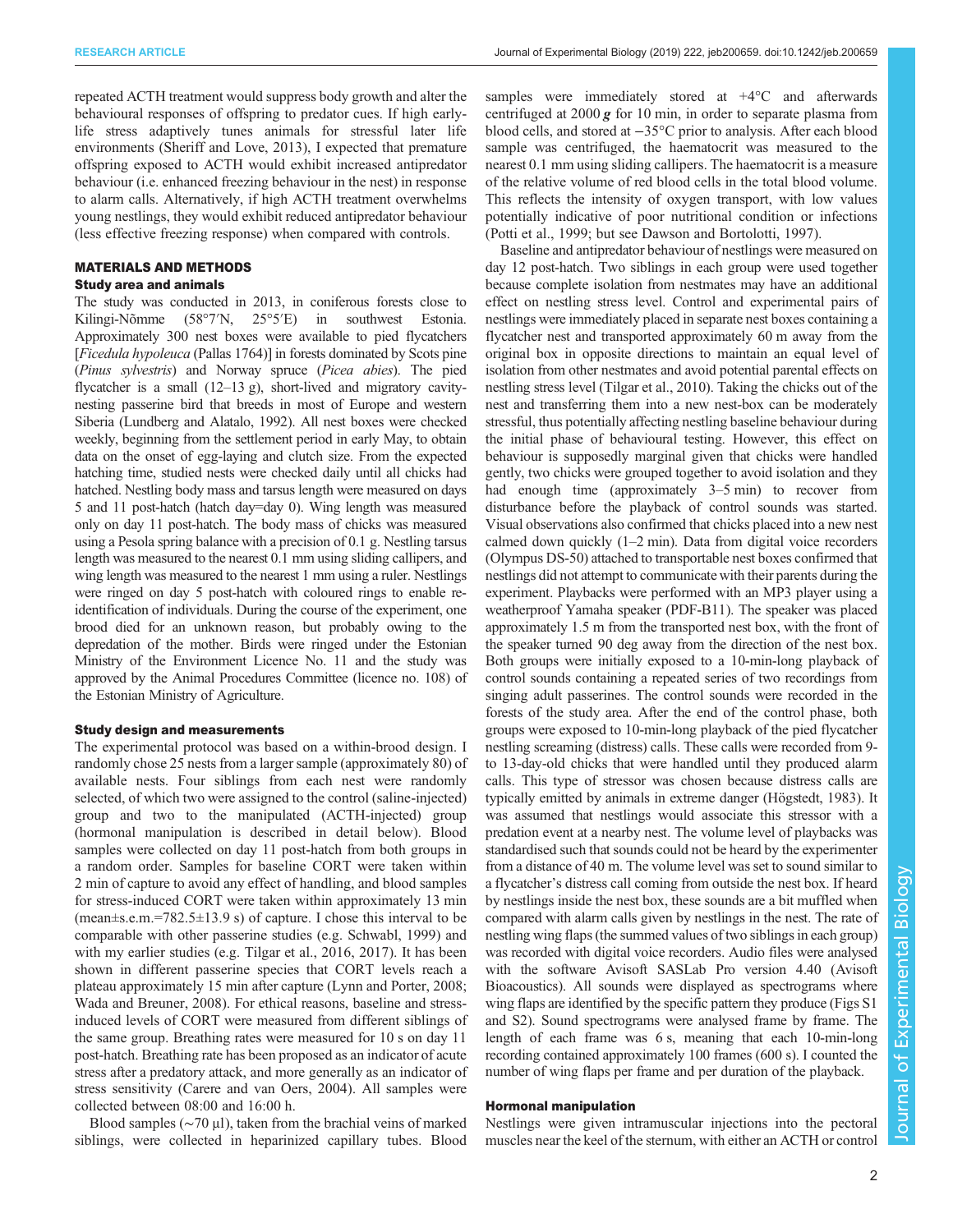<span id="page-2-0"></span>solution. Two siblings from each nest received the ACTH treatment and two siblings received the saline treatment. The order of injection (ACTH first, saline second) was alternated between nests. Nestlings were injected daily with 50 µl of ACTH solution (1 IU day<sup>-1</sup>) from day 5 to day 10 post-hatch (six consecutive days). It has been demonstrated that the defensive reaction in response to speciesspecific alarm calls first appears in pied flycatcher nestlings on day 4 post-hatch [\(Aleksandrov et al., 2001](#page-6-0)). Hence, I assumed that 5-dayold nestlings are physiologically able to produce GCs.

The physiological effect of the single ACTH treatment on the CORT level was tested in a separate sample of nests. Blood samples were obtained from wing veins of 11-day-old chicks 30 min after the injection. The much lower stress response of saline-injected chicks (Fig. 1) indicates that repeated short-term handling and injection procedures per se have a moderate effect on nestling stress response. Hence, the magnitude of stress response following ACTH treatment supposedly reflects the adrenal reaction of nestlings to acoustic stressors such as parental alarm calls or nestling screams [\(Rydén, 1980;](#page-7-0) [Aleksandrov et al., 2001](#page-6-0)).

ACTH was diluted in a 10% aqueous gelatin solution. The plasma half-life of ACTH is less than 10 min in small vertebrates [\(López](#page-6-0) [and Negro-Vilar, 1988\)](#page-6-0). However, with commonly used sustainedrelease preparations such as gelatin, plasma levels are maintained for several hours after injection in spite of the short elimination halflife ([Vigevano and Cilio, 2016](#page-7-0)). Into 50 ml of 0.9% sterile sodium chloride (NaCl), 5 mg of gelatin was dissolved. ACTH solution was injected to experimental nestlings with disposable 27 G insulin syringes, giving 1 IU (12.5  $\mu$ g) of ACTH in a single dosage (50  $\mu$ l). Every injection had the same concentration (1 IU ACTH per 50 µl solution), which meant that per gram of body mass, the



Fig. 1. Stress-induced corticosterone (CORT) levels (untransformed values shown) in adrenocorticotropic hormone (ACTH)- and salineinjected pied flycatcher nestlings on day 11 post-hatch. These nestlings were not included in the main experiment. Blood was collected from nestlings 30 min after capture. The numbers are sample sizes (nestlings); vertical bars denote means±s.e.m.

concentration of ACTH gradually decreased as chicks grew. The daily doses of exogenous ACTH were 1.56 µg  $g^{-1}$  (77 IU kg<sup>-1</sup>) for 5-day-old chicks and 0.96  $\mu$ g g<sup>-1</sup> for 10-day-old chicks. These values are similar to those used in studies with other wild birds [\(Sims and Holberton, 2000](#page-7-0); [Wada et al., 2007](#page-7-0)) and chickens [\(Freeman and Manning, 1975\)](#page-6-0). Control chicks were handled in the same way, except they were injected with 50 µl of a sterile solution containing 0.9% NaCl and 10% gelatin. Before injections, the skin of each nestling was disinfected with ethanol solution. Nestlings were always injected in the morning between 08:00 and 12:00 h.

## Laboratory analysis

The Correlate EIA kit (catalogue no. 900-097, Enzo Life Sciences, Assay Designs) was used to measure plasma CORT levels (the assay was conducted according to the manufacturer's instructions). The optimisation involved plasma dilutions (1:20, 1:10, 1:5, 1:3) at different concentrations of steroid displacement buffer (SDB) (0, 1, 1.5 and 2.5%) per raw plasma volume. Optimising SDB concentration is critical, as higher concentrations appear to degrade antibody activity in the assay, increasing estimated corticosterone levels in wells. Endogenous plasma (50 µl of plasma+50 µl of assay buffer), spiked plasma (50 µl of plasma+50 µl standard diluent with known concentration of CORT (4000, 800 and 160 pg ml<sup>-1</sup>) and standard diluent (50 µl of diluent with known concentration of CORT+50 µl of assay buffer) were used in the optimisation analysis. Spiked values were calculated by subtracting endogenous (non-spike) samples from spiked samples. Recoveries for spiked samples were calculated by comparison with a spike in the standard diluent with known concentration of CORT. The analysis showed that the spiked values with 1.5% SDB became closer to the added concentration of CORT (recovery range 91–98%) when compared with the spiked values with 2.5% SDB (90–121%). Hence, for the pied flycatcher, 1.5% SDB per raw plasma volume allowed the most reliable estimation of CORT levels from different plasma dilutions. CORT values in some baseline samples contained less than 50 pg ml<sup>-1</sup> of CORT per 20 µl of raw plasma. In order to detect as small as possible concentration of CORT in baseline samples, 20 µl of plasma samples were diluted in 80 µl of the kit assay buffer (a dilution factor 5) and analysed in duplicate. Samples for baseline and stress-induced CORT measurements were distributed between different assay plates. Plasma samples from the same brood were run on the same plate. The plate effect was tested by adding plate ID as a random factor to a statistical model. However, it was removed from final models owing to insignificance. The intra- and inter-assay variations were 7.3% and 10.1%, respectively. The intra-assay coefficient of variation (CV) is a measure of variance between duplicates within an assay. Means and s.d. were calculated separately for each assay plate using five duplicates of pooled plasma per plate. The reported intra-assay CV is an average value calculated from the individual intra-assay CVs of three plates. Inter-assay CV is a measure of the variance between duplicates of internal standards on different assay plates. Means and s.d. were calculated between six duplicates on three assay plates (two duplicates per plate).

## Statistical analysis

Data were analysed using R statistical software (version 3.5.3, <https://www.r-project.org/>). Linear mixed models (LMMs) were applied to data of body mass and tarsus length using treatment and age as fixed factors, and nestling identity and nest as random factors to account for repeated measurements and dependency between nestlings from the same brood and group (R package lme4, [https://](https://cran.r-project.org/web/packages/lme4/index.html) [cran.r-project.org/web/packages/lme4/index.html](https://cran.r-project.org/web/packages/lme4/index.html)). The wing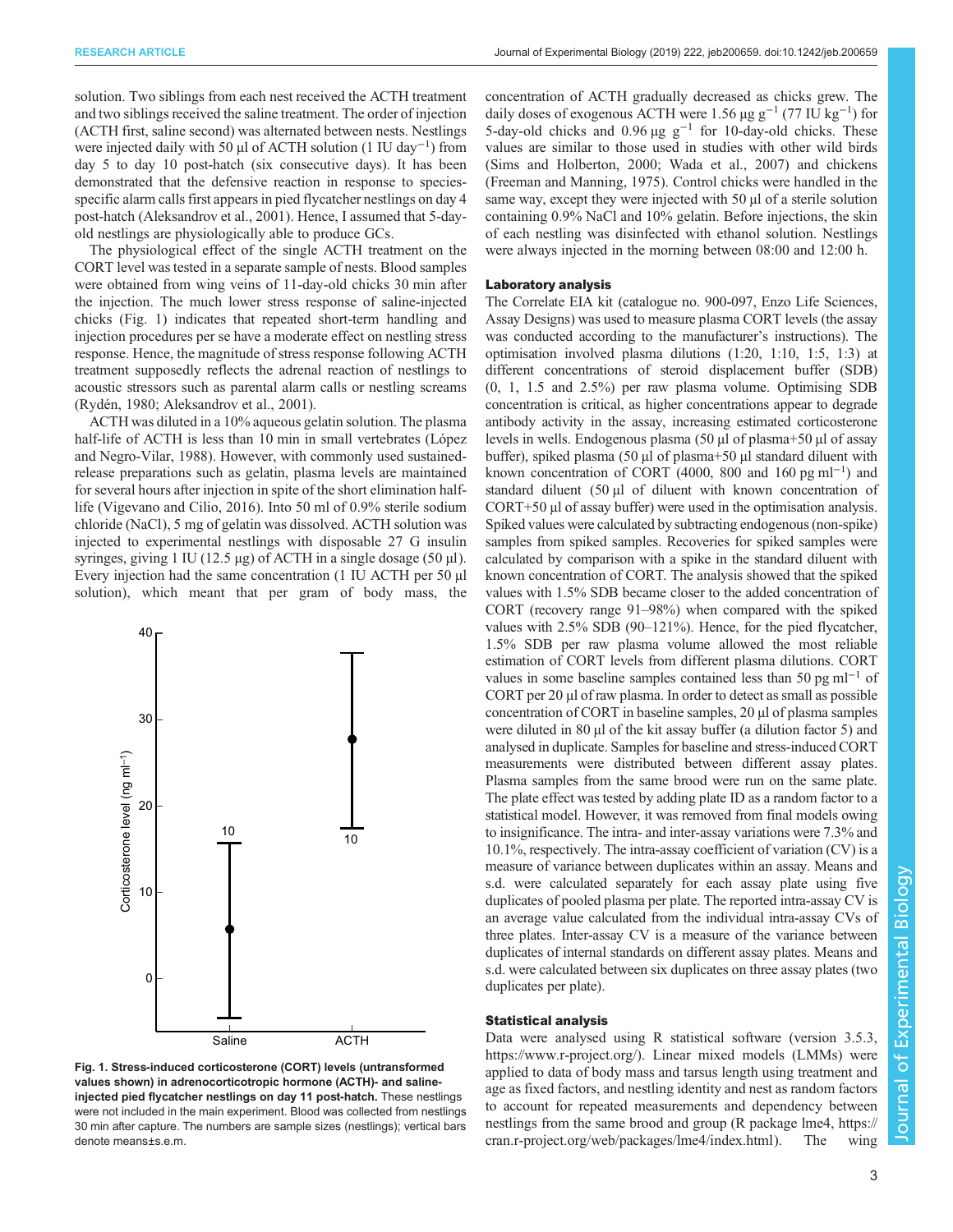length, baseline and stress-induced CORT levels, haematocrit and breathing rate were measured only on day 11 post-hatch. Antipredator behaviour was measured on day 12 post-hatch. For these variables, LMMs were applied using treatment as a fixed factor and nest as a random factor. For ethical reasons, baseline and stress-induced CORT measurements were based on one sibling per group. For antipredator behaviour, the summed behavioural activity of two siblings from the same group (saline or ACTH-treated) was used as an independent data point. Time of day, brood size, the date of measurements and two-way interactions [e.g. age×treatment, CORT group (baseline versus acute levels)×treatment, playback type (control sounds versus alarm calls)×treatment] were also included in initial models and sequentially removed from final models if nonsignificant  $(P>0.05)$ . Baseline and stress-induced CORT, breathing rate and antipredator behaviour were lntransformed and haematocrit was squared prior to analysis to satisfy the assumptions of normality and equal variance for residuals of the model. The R package lsmeans ([https://cran.](https://cran.r-project.org/web/packages/lsmeans/index.html) [r-project.org/web/packages/lsmeans/index.html](https://cran.r-project.org/web/packages/lsmeans/index.html)) was used for post hoc multiple comparisons with Tukey's HSD. For LMMs, I report both marginal  $r^2$  values (the proportion of variance explained by fixed factors alone) and conditional  $r^2$  values (the proportion of variance explained by both random and fixed factors) obtained using the package sjstats in R ([https://cran.r-project.org/web/](https://cran.r-project.org/web/packages/sjstats/index.html) [packages/sjstats/index.html](https://cran.r-project.org/web/packages/sjstats/index.html)). All tests were two-tailed.

# RESULTS

# The effect of ACTH treatment

The effect of ACTH treatment on the level of CORT was tested in a separate sample of nestlings that were not involved in the main experiment. The administration of a single dose of ACTH (1 IU) to 11-day-old nestlings increased their CORT levels by approximately 5-fold when measured 30 min after injection, compared with siblings that received saline solution  $[\chi^2=44.22, P<0.001]$ , nest (N=5) nests) included as a random factor; [Fig. 1](#page-2-0)].

## Somatic growth

Control chicks gained more mass and grew longer tarsi during the experimental period than manipulated siblings (Table 1). No significant differences in body mass or tarsus length were observed prior to the experiment on day 5 post-hatch [\(Fig. 2,](#page-4-0) Table 1). After the treatment period (on day 11 post-hatch), ACTHtreated nestlings weighed substantially less and had shorter tarsi than control siblings ([Fig. 2,](#page-4-0) Table 1). Manipulated chicks also had smaller wings than controls  $(\chi^2 = 21.2, P \le 0.001, \text{mean} \pm \text{s.e.m.} = 41.82 \pm \text{nm}$ 0.45 versus 43.39±0.45 mm).

# Physiology

Eleven-day-old chicks were able to increase CORT levels in response to handling stress, and the interaction between treatment and CORT group (baseline versus acute CORT levels) was also significant ([Table 2\)](#page-4-0). Post hoc analysis showed that control chicks had lower baseline CORT levels than ACTH-treated chicks ([Fig. 3,](#page-5-0) [Table 2](#page-4-0)), while stress-induced levels were not affected by treatment [\(Fig. 3](#page-5-0), [Table 2\)](#page-4-0). Control chicks had higher haematocrit levels and lower breathing rates compared with manipulated nestlings [\(Fig. 3,](#page-5-0) [Table 2\)](#page-4-0).

## Behavioural activity

The rate of wing flapping was higher in the control phase when compared with that during exposure to distress calls  $(\chi^2=4.46,$  $P=0.035$ , corrected for the length of exposure,  $N=22$  nests), and a significant interaction between treatment and playback type (baseline versus stress-induced behaviour) was also observed [ $\chi^2$ =4.67, P=0.030, model  $r^2$  (conditional)=42%]. Post hoc analyses showed that the rate of wing flaps in response to the playback of distress calls was significantly higher for sham-treated nestlings than for manipulated siblings  $(P=0.001;$  [Fig. 4](#page-5-0)). The behavioural activity of both treatment groups was similar in the control phase  $(P=0.74; Fig. 4)$  $(P=0.74; Fig. 4)$ . ACTH-treated offspring displayed lower behavioural activity (wing flapping) during exposure to distress calls when compared with that in the control phase (*post*) *hoc* test:  $P=0.036$ , whereas sham-treated siblings responded similarly to the both type of playback (*post hoc* test:  $P=0.35$ ; [Fig. 4\)](#page-5-0).

### **DISCUSSION**

This study demonstrates that repeated simulation of short-term stress induces complex changes in offspring phenotype. ACTH-stimulated

Table 1. The effects of treatment and age on the body parameters of control and manipulated pied flycatcher siblings

| <b>Fixed effects</b>           | Body mass (g) |        |          |         | Tarsus length (mm) |        |          |              |  |
|--------------------------------|---------------|--------|----------|---------|--------------------|--------|----------|--------------|--|
|                                | Estimate      | s.e.m. | $\chi^2$ | P       | Estimate           | s.e.m. | $\chi^2$ | $\mathsf{P}$ |  |
| Intercept                      | 12.47         | 0.21   | 88.4     | < 0.001 | 16.76              | 0.21   | 608.7    | < 0.001      |  |
| Treatment (level 1=ACTH)       | 0.94          | 0.29   | 18.80    | < 0.001 | 0.45               | 0.18   | 6.06     | 0.014        |  |
| Age (level 1=day 11)           | $-4.15$       | 0.27   | 360.7    | < 0.001 | $-4.76$            | 0.18   | 672.5    | < 0.001      |  |
| Treatment×Age                  |               |        | 8.10     | 0.004   |                    |        | 4.41     | 0.036        |  |
| Random effects                 | VC            | s.d.   |          |         | VC                 | s.d.   |          |              |  |
| Nest                           | 0.96          | 0.98   |          |         | 0.71               | 0.84   |          |              |  |
| ID                             | < 0.01        | < 0.01 |          |         | < 0.01             | < 0.01 |          |              |  |
| Residual                       | 1.10          | 1.05   |          |         | 0.78               | 0.88   |          |              |  |
| $r^2$ fixed effects (marginal) | 72.5%         |        |          |         | 80.6%              |        |          |              |  |
| $r2$ random effects            | 12.8%         |        |          |         | 9.2%               |        |          |              |  |
| $r2$ model (conditional)       | 85.3%         |        |          |         | 89.8%              |        |          |              |  |
| N                              | 24 nests      |        |          |         | 24 nests           |        |          |              |  |
| Post hoc tests                 |               |        |          |         |                    |        |          |              |  |
| 5-day-old                      | 0.77          |        |          |         |                    |        |          | 0.70         |  |
| 11-day-old                     |               |        |          | < 0.001 |                    |        |          | 0.015        |  |

N=24 nests, 47 control and 47 manipulated nestlings. Post hoc tests show age-specific differences between treatments. Marginal r<sup>2</sup> is the proportion of variance explained by fixed effects, conditional  $r^2$  is the proportion of variance explained by both random and fixed effects,  $r^2$  random effects is the proportion of variance explained by random effects ( $r^2$  conditional- $r^2$  marginal). VC, variance component.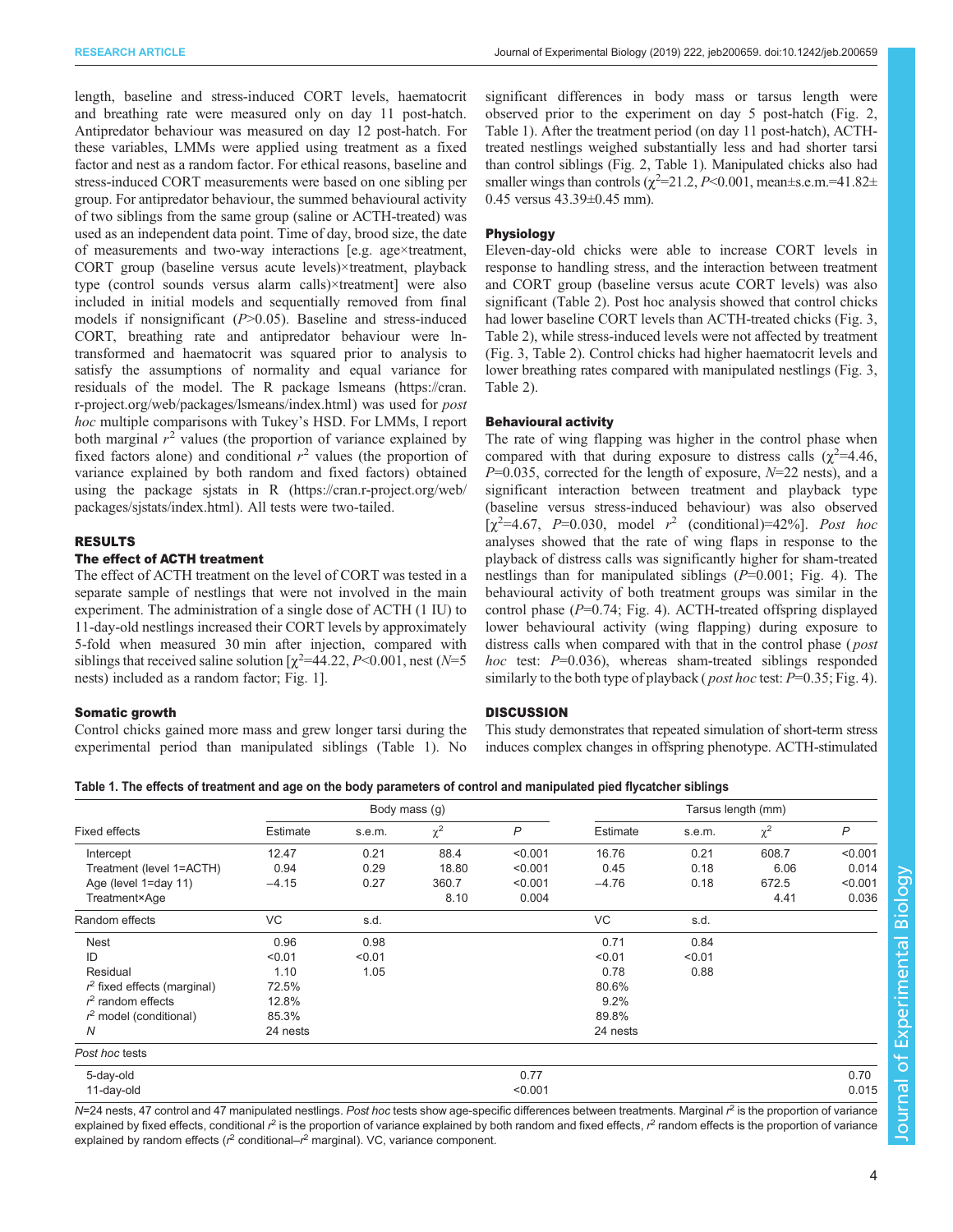<span id="page-4-0"></span>

Fig. 2. Effect of treatment on somatic growth of pied flycatcher nestlings. Body mass (A) and tarsus length (B) of control and manipulated siblings on days 5 and 11 post-hatch (filled circles–saline-injected nestlings, empty circles–ACTH-injected nestlings). Sample sizes for body mass and tarsus length: N=24 nests, 47 control and 47 manipulated nestlings. Vertical bars denote means±s.e.m.

chicks attained a smaller final size, and had elevated baseline CORT levels and breathing rates. However, only manipulated siblings were able to effectively alter their behaviour in response to perceived predation risk.

There are several mechanisms mediating elevated CORT effects on the phenotype. It is well documented that during physiological stress, the need for energy increases markedly as the animal tries to cope with a stressor. Oversecretion of baseline CORT, as observed in the present study, probably enhanced antipredator behaviour but depressed growth rate by reallocatiing energy from muscles and adipose tissues to maintenance ([Sapolsky et al., 2000\)](#page-7-0) and inhibiting the production of growth hormone and insulin-like growth factors [\(Lodjak et al., 2016\)](#page-6-0). Extended elevation of CORT may also increase metabolic rates as reported in lizards ([DuRant](#page-6-0) [et al., 2008](#page-6-0)), or reduce digestive efficiency as observed in fishes [\(Barton et al., 1986](#page-6-0)) and domesticated birds [\(Puvaldopirod and](#page-7-0) [Thaxton, 2000\)](#page-7-0).

Although the initial size differences between compared groups were induced by ACTH treatment, it is also possible that the parents did not feed the ACTH-injected chicks as often as the control chicks, especially if those ACTH-injected chicks were in a poor state of health. It has been shown that passerines with asynchronous hatching and a brood-reduction strategy tend to distribute food unequally among their chicks, preferentially feeding young that are in better condition ([Rydén and Bengtsson, 1980](#page-7-0); [Smiseth et al.,](#page-7-0) [2003\)](#page-7-0). In the pied flycatcher, this is not very likely because all chicks usually hatch synchronously and typically survive to fledge (e.g. [Lundberg and Alatalo, 1992](#page-6-0)). Hence, I suggest that the observed changes in nestling development are mainly due to ACTH treatment per se on nestling phenotype rather than significant changes in parental feeding behaviour.

Similar to the present study, injections of ACTH decreased body mass in young chickens [\(Freeman and Manning, 1975\)](#page-6-0). To date, only a few studies have tested whether prolonged activation of the stress axis can affect somatic growth in free-living populations. Daily administration of CORT to nestlings of the house sparrow (Passer domesticus; [Loiseau et al., 2008](#page-6-0); [Grace et al., 2017a,b](#page-6-0)) and the zebra finch ([Kraft et al., 2019\)](#page-6-0) suppressed mass gain, whereas tarsus growth was not affected ([Loiseau et al., 2008](#page-6-0)). CORT implants reduced structural size as well as body mass growth in nestlings of the Eurasian kestrel (Falco tinnunculus) [\(Müller et al.,](#page-6-0) [2009\)](#page-6-0) and the yellow-legged gull [\(Noguera et al., 2017](#page-6-0)). These results show that prolonged secretion of CORT reduces growth in several bird species. In some species, these negative effects can be compensated for later in life ([Grace et al., 2017a,b\)](#page-6-0), whereas in others no compensatory growth has been observed ([Kraft et al.,](#page-6-0) [2019\)](#page-6-0). Given that pied flycatchers attain their final body size and mass before fledging [\(Kern et al., 2001; Mänd and Tilgar, 2003\)](#page-6-0), compensatory growth after leaving the nest is unlikely in this species. Previous studies in flycatchers have shown that prefledging body mass and structural size are good predictors of offspring recruitment rate ([Lundberg and Alatalo, 1992;](#page-6-0) [Potti et al.,](#page-7-0) [2002\)](#page-7-0), and future reproductive success [\(Gustafsson and Sutherland,](#page-6-0) [1988\)](#page-6-0). Hence, it is likely that smaller chicks at the fledging stage, such as those injected in this study with ACTH, have reduced fitness later in life. However, the costs and benefits of phenotype alterations can be context-specific [\(Crino and Breuner, 2015](#page-6-0)) and there is a

| Table 2. Physiological parameters of control and manipulated pied flycatcher siblings on day 11 post-hatch |  |  |  |  |  |
|------------------------------------------------------------------------------------------------------------|--|--|--|--|--|
|------------------------------------------------------------------------------------------------------------|--|--|--|--|--|

| <b>Fixed effects</b>           | CORT (ng m $I^{-1}$ ) log scale |      |                      | Haematocrit (%) squared scale |           |               | Breathing rate (10 s) log scale |      |               |
|--------------------------------|---------------------------------|------|----------------------|-------------------------------|-----------|---------------|---------------------------------|------|---------------|
|                                | Estimate                        | s.e. | $\chi^2(P)$          | Estimate                      | s.e.      | $\chi^2(P)$   | Estimate                        | s.e. | $\chi^2(P)$   |
| Intercept                      | 5.96                            | 0.24 | 862 (< 0.001)        | 1827                          | 62.6      | 753 (< 0.001) | 3.30                            | 0.02 | 490 (< 0.001) |
| Treatment (level 1=saline)     | 0.42                            | 0.22 | 3.44(0.07)           | $-109.3$                      | 48.5      | 5.00(0.025)   | 0.05                            | 0.03 | 4.16(0.041)   |
| CORT group (level 1=baseline)  | 2.55                            | 0.31 | $66.6$ ( $< 0.001$ ) |                               |           |               |                                 |      |               |
| Treatment×CORT group           |                                 |      | 5.66(0.017)          |                               |           |               |                                 |      |               |
| Random effects                 | VC                              | SD   |                      | <b>VC</b>                     | <b>SD</b> |               | <b>VC</b>                       | SD   |               |
| <b>Nest</b>                    | 0.13                            | 0.36 |                      | 66041                         | 257       |               | < 0.01                          | 0.05 |               |
| Residual                       | 1.15                            | 1.07 |                      | 51648                         | 227       |               | 0.02                            | 0.12 |               |
| $r^2$ fixed effects (marginal) | 47.4%                           |      |                      | 6%                            |           |               | 8%                              |      |               |
| $r2$ random effects            | 5.3%                            |      |                      | 51.2%                         |           |               | 27.3%                           |      |               |
| $r2$ model (conditional)       | 52.7%                           |      |                      | 57.2%                         |           |               | 35.3%                           |      |               |
| N                              | 23 nests                        |      |                      | 24 nests                      |           |               | 23 nests                        |      |               |
| Post hoc tests                 |                                 |      |                      |                               |           |               |                                 |      |               |
| <b>Baseline CORT</b>           |                                 |      | 0.006                |                               |           |               |                                 |      |               |
| <b>Acute CORT</b>              |                                 |      | 0.74                 |                               |           |               |                                 |      |               |

N=23 nests, 23 control and 23 manipulated nestlings for baseline and stress-induced corticosterone (CORT) analysis; N=24 nests, 45 control and 46 manipulated nestlings for haematocrit; and N=23 nests, 45 control and 45 manipulated nestlings for the analysis of breathing rates.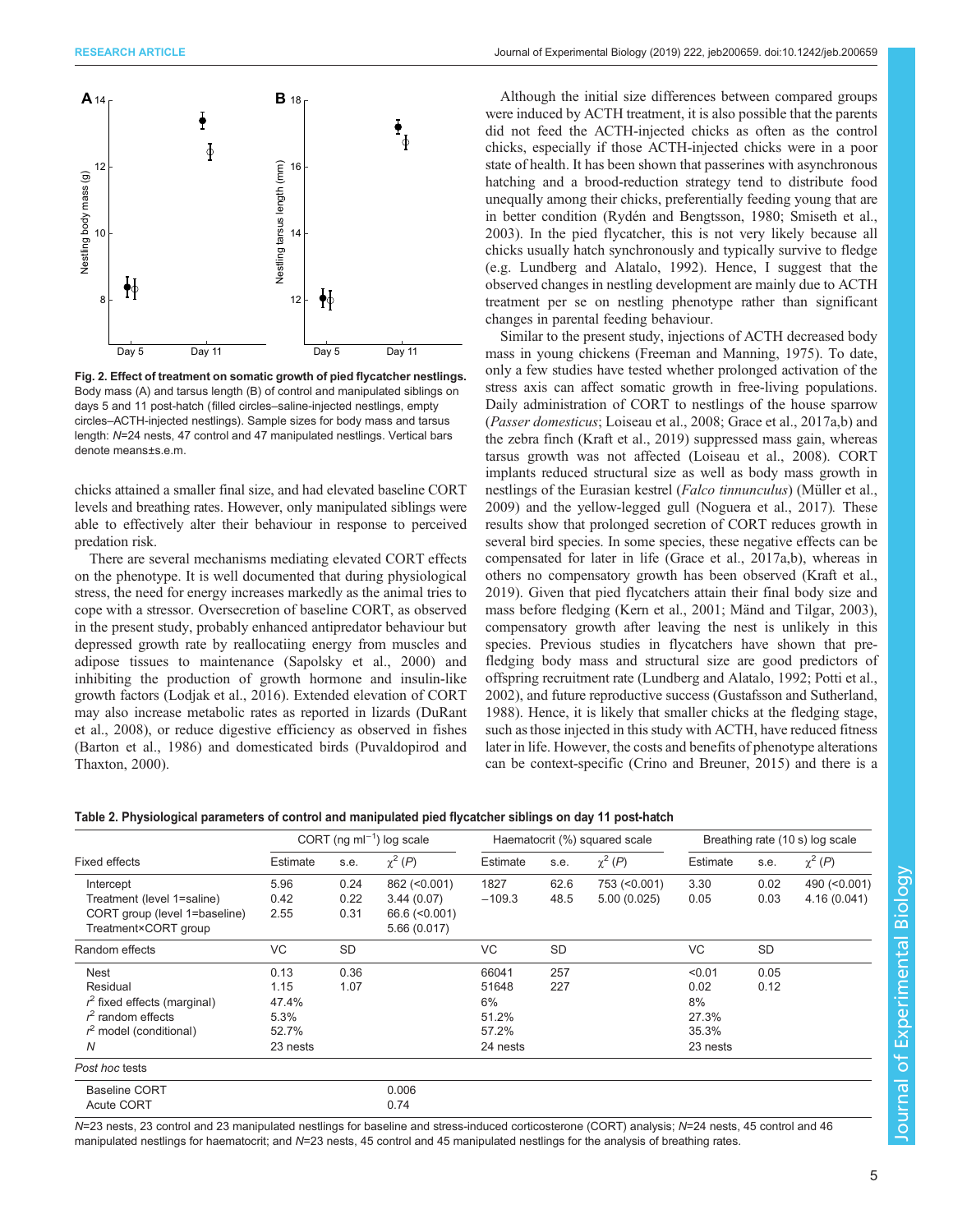<span id="page-5-0"></span>

Fig. 3. The effect of treatment on physiological parameters of pied flycatcher nestlings. (A) Baseline and (B) stress-induced CORT levels, (C) haematocrit and (D) breathing rate of control and manipulated siblings on day 11 post-hatch (filled circles–saline-injected nestlings, empty circles–ACTH-injected nestlings). Untransformed values are shown; vertical bars denote means±s.e.m. Sample sizes for respective parameters: N=23 nests, 23 control and 23 manipulated nestlings for baseline and stress-induced CORT; N=24 nests, 45 control and 46 manipulated nestlings for haematocrit levels and N=23 nests, 45 control and 45 manipulated nestlings for breathing rates.

need for long-term studies to evaluate the effects of developmental stress on fitness across life-history stages.

This study demonstrated that ACTH treatment suppressed nestling behavioural activity in response to alarm calls. It is important to mention that fear behaviour was measured 48 h after the completion of ACTH treatment, when behaviour was tested under normalised GC levels. Previous studies on the same species have shown that developing (11–13 days old) individuals react against a potential threat (i.e. distress calls) by exhibiting defensive (freezing) behaviour [\(Aleksandrov et al., 2001;](#page-6-0) [Tilgar et al., 2010](#page-7-0)). Freeze behaviour supposedly reduces the predation risk of offspring because they can remain undetected by nest predators. Hence, this finding suggests an adaptive behavioural response of manipulated chicks towards predatory cues. Consistently, CORT-implanted chicks of the yellow-legged gull were faster in crouching and hiding after listening to adult alarm calls in comparison with chicks from the control group [\(Noguera et al., 2017](#page-6-0)). In the present study, I did not address the mechanism by which ACTH challenge impacted nestling behaviour. It is well known that baseline ([Tilgar et al., 2016](#page-7-0)) and acute [\(Breuner et al., 1998\)](#page-6-0) elevation in GCs may increase locomotor activity. Given that ACTH-stimulated offspring had heightened baseline CORT levels but they did not produce more CORT in response to a standardized stressor, the current results suggest that passive antipredator behaviour might be related to baseline rather than stress-induced GC secretion. However, it is possible that



Fig. 4. Behavioural activity of control and manipulated pied flycatcher siblings (N=22 nests, in both groups two siblings per nest) on day 12 post-hatch during exposure to control sounds versus alarm calls. Filled circles, saline-injected nestlings; open circles, ACTH-injected nestlings.

ACTH-treated chicks may continue to increase their CORT levels after the ∼10 min sampling interval. Hence, future studies with a larger number of sampling points would be necessary to test this.

During the early postnatal days, the central nervous system is relatively immature in altricial nestlings. Hence, early-life exposure to CORT can potentially affect behavioural responses via the development of neurons and respective changes in the sensitivity of the sympathetic nervous system ([Kofman, 2002](#page-6-0)). Recall in this context that ACTH-stimulated chicks had higher breathing rates (respiratory muscles are also controlled by the development of respiratory neurons and the sympathetic nervous system; [Behan and Kinkead, 2011\)](#page-6-0) in response to a standardised stressor than control siblings. Frequent elevation in GCs can also affect fear behaviour via bio-availability of free CORT, the density of corticoid receptors in different brain centres or decreased functionality of non-genomic membrane-bound receptors ([Breuner and Orchinik, 2000](#page-6-0); [Heegde et al., 2015\)](#page-6-0). It is possible that repeated activation of the neuroendocrine system during early postnatal growth can exert long-lasting (organisational) effects on offspring phenotype that are similar to maternal effects. It has been demonstrated that maternal predator exposure enhances different antipredator behaviours such as freeze responses in yellow-legged gulls [\(Morales et al., 2018](#page-6-0)) and tighter shoaling behaviour in sticklebacks ([Giesing et al., 2011\)](#page-6-0). An alternative explanation to different fear responses between groups is that control chicks switched from passive avoidance behaviour to an active escape strategy because of their more rapid maturation and a better ability to flee. However, in the present study, sham-treated offspring did not change the rate of wing flapping in response to hearing control sounds or alarm calls. Hence, it is unlikely that manipulated and control chicks adopted different behavioural tactics (passive versus active response) to escape predators. Hence, longer-term data would be very interesting to look at fitness outcome effects as a consequence of the early life hormonal manipulation on antipredator behaviour.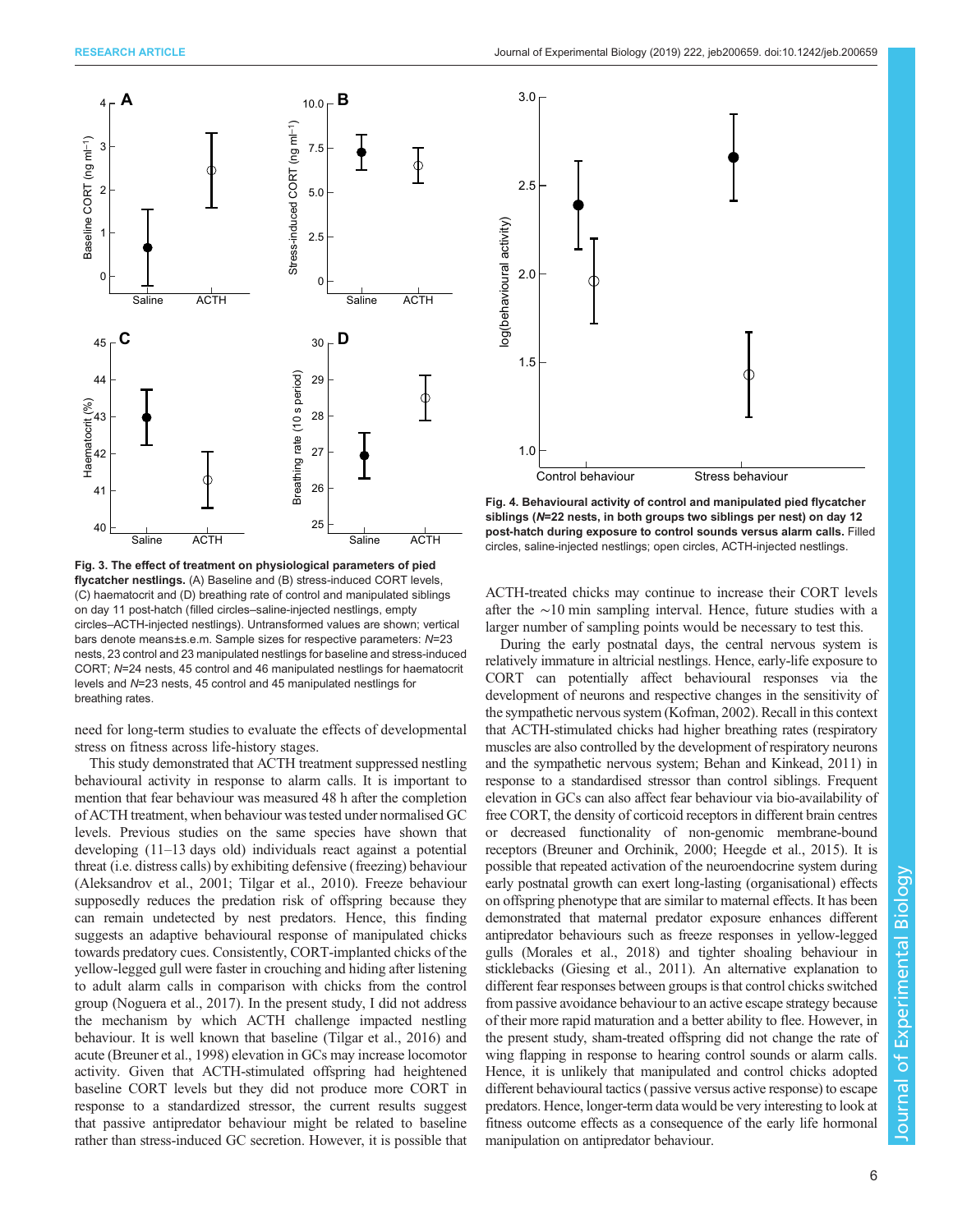<span id="page-6-0"></span>In conclusion, the present study demonstrates the causal link between the repeated elevation of CORT levels and the reduction in offspring structural size, body mass and altered antipredator behaviour. Although physiological stress may entail some possible short-term benefits on offspring performance by enhancing antipredator behaviour, this probably does not outweigh long-term costs related to smaller body size and elevated baseline CORT levels.

#### Acknowledgements

I kindly thank Marianne Pitk and Marko Mägi for help with fieldwork.

#### Competing interests

The author declares no competing or financial interests.

#### Funding

Financing was provided by the Estonian Ministry of Education and Research (institutional research funding IUT34-8).

#### Supplementary information

Supplementary information available online at <http://jeb.biologists.org/lookup/doi/10.1242/jeb.200659.supplemental>

#### References

- Aleksandrov, L. I., Korneeva, E. V. and Golubeva, T. B. (2001). Increasing selectivity of defense response behaviour during development of pied flycatcher nestlings. Zh. Vyssh. Nerv. Deiat. Im I. P. Pavlova 51, 110-113.
- Angelier, F. and Wingfield, J. C. [\(2013\). Importance of the glucocorticoid stress](https://doi.org/10.1016/j.ygcen.2013.05.022) [response in a changing world: theory, hypotheses and perspectives.](https://doi.org/10.1016/j.ygcen.2013.05.022) Gen. Comp. Endocrinol. 190[, 118-128. doi:10.1016/j.ygcen.2013.05.022](https://doi.org/10.1016/j.ygcen.2013.05.022)
- [Barton, B. A., Schreck, C. B. and Barton, L. D.](https://doi.org/10.3354/dao002173) (1986). Effects of chronic cortisol [administration and daily acute stress on growth, physiological conditions, and](https://doi.org/10.3354/dao002173) [stress responses in juvenile rainbow trout.](https://doi.org/10.3354/dao002173) Dis. Aquat. Organ. 2, 173-185. doi:10. [3354/dao002173](https://doi.org/10.3354/dao002173)
- Behan, M. and Kinkead, R. [\(2011\). Neuronal control of breathing: sex and stress](https://doi.org/10.1002/cphy.c100027) hormones. Comp. Physiol. 1[, 2101-2139. doi:10.1002/cphy.c100027](https://doi.org/10.1002/cphy.c100027)
- Boonstra, R. [\(2013\). Reality as the leading cause of stress: rethinking the impact of](https://doi.org/10.1111/1365-2435.12008) chronic stress in nature. Funct. Ecol. 27[, 11-23. doi:10.1111/1365-2435.12008](https://doi.org/10.1111/1365-2435.12008)
- Breuner, C. W. and Orchinik, M. (2000). Downstream from corticosterone: seasonality of binding globulins, receptors and behavior in the avian stress response. In Avian Endocrinology (ed. A. Dawson and C. M. Chaturvedi), pp. 385-399. New Delhi, India: Narosa Publishing House.
- [Breuner, C. W., Greenberg, A. L. and Wingfield, J. C.](https://doi.org/10.1006/gcen.1998.7128) (1998). Noninvasive [corticosterone treatment rapidly increases activity in Gambel](https://doi.org/10.1006/gcen.1998.7128)'s white-crowned sparrows ([Zonotrichia leucophrys gambelii](https://doi.org/10.1006/gcen.1998.7128)). Gen. Comp. Endocrinol. 111, [386-394. doi:10.1006/gcen.1998.7128](https://doi.org/10.1006/gcen.1998.7128)
- [Bush, V. L., Middlemiss, D. N., Marsden, C. A. and Fone, K. C.](https://doi.org/10.1046/j.1365-2826.2003.01034.x) (2003). [Implantation of a slow release corticosterone pellet induces long-term alterations](https://doi.org/10.1046/j.1365-2826.2003.01034.x) [in serotonergic neurochemistry in the rat brain.](https://doi.org/10.1046/j.1365-2826.2003.01034.x) J. Neuroendocrinol. 15, 607-613. [doi:10.1046/j.1365-2826.2003.01034.x](https://doi.org/10.1046/j.1365-2826.2003.01034.x)
- Carere, C. and van Oers, K. [\(2004\). Shy and bold great tits \(](https://doi.org/10.1016/S0031-9384(04)00312-9)Parus major): body [temperature and breath rate in response to handling stress.](https://doi.org/10.1016/S0031-9384(04)00312-9) Physiol. Behav. 82, [905-912. doi:10.1016/S0031-9384\(04\)00312-9](https://doi.org/10.1016/S0031-9384(04)00312-9)
- Crino, O. L. and Breuner, C. W. [\(2015\). Developmental stress: evidence for](https://doi.org/10.1007/s10336-015-1236-z) [positive phenotypic and fitness effects in birds.](https://doi.org/10.1007/s10336-015-1236-z) J. Ornithol. 156, 389-398. doi:10. [1007/s10336-015-1236-z](https://doi.org/10.1007/s10336-015-1236-z)
- [Crino, O. L., Prather, C. T., Driscoll, S., Good, J. M. and Breuner, C. W.](https://doi.org/10.1098/rspb.2014.1266) (2014). [Developmental stress increases reproductive success in male zebra finches.](https://doi.org/10.1098/rspb.2014.1266) Proc. R. Soc. B 281[, 20141266. doi:10.1098/rspb.2014.1266](https://doi.org/10.1098/rspb.2014.1266)
- Dawson, R. D. and Bortolotti, G. R. [\(1997\). Are avian hematocrits indicative of](https://doi.org/10.2307/3802129) [condition? American kestrels as a model.](https://doi.org/10.2307/3802129) J. Wildl. Manage. 61, 1297-1306. [doi:10.2307/3802129](https://doi.org/10.2307/3802129)
- [DuRant, S. E., Romero, L. M., Talent, L. G. and Hopkins, W. A.](https://doi.org/10.1016/j.ygcen.2007.12.004) (2008). Effect of [exogenous corticosterone on respiration in a reptile.](https://doi.org/10.1016/j.ygcen.2007.12.004) Gen. Comp. Endocrinol. 156, [126-133. doi:10.1016/j.ygcen.2007.12.004](https://doi.org/10.1016/j.ygcen.2007.12.004)
- Freeman, B. M. and Manning, A. C. [\(1975\). The response of the immature fowl to](https://doi.org/10.1080/00071667508416170) [multiple injections of adrenocorticotrophic hormone.](https://doi.org/10.1080/00071667508416170) Br. Poult. Sci. 16, 121-129. [doi:10.1080/00071667508416170](https://doi.org/10.1080/00071667508416170)
- Fuelling, O. and Halle, S. [\(2004\). Breeding suppression in free-ranging grey sided](https://doi.org/10.1007/s00442-003-1417-y) [voles under the influence of predator odour.](https://doi.org/10.1007/s00442-003-1417-y) Oecologia 138, 151-159. doi:10. [1007/s00442-003-1417-y](https://doi.org/10.1007/s00442-003-1417-y)
- [Giesing, E. R., Suski, C. D., Warner, R. E. and Bell, A. M.](https://doi.org/10.1098/rspb.2010.1819) (2011). Female [sticklebacks transfer information via eggs: effects of maternal experience with](https://doi.org/10.1098/rspb.2010.1819) predators on offspring. Proc. R. Soc. B 278[, 1753-1759. doi:10.1098/rspb.2010.](https://doi.org/10.1098/rspb.2010.1819) [1819](https://doi.org/10.1098/rspb.2010.1819)
- Grace, J. K., Froud, L., Meillère, A. and Angelier, F. (2017a). House sparrows [mitigate growth effects of post-natal glucocorticoid exposure at the expense of](https://doi.org/10.1016/j.ygcen.2017.08.011) longevity. Gen. Comp. Endocrinol. 253[, 1-12. doi:10.1016/j.ygcen.2017.08.011](https://doi.org/10.1016/j.ygcen.2017.08.011)
- [Grace, J. K., Martin-Gousset, L. and Angelier, F.](https://doi.org/10.1016/j.physbeh.2017.04.018) (2017b). Delayed effect of early[life corticosterone treatment on adult anti-predator behavior in a common](https://doi.org/10.1016/j.physbeh.2017.04.018) passerine. Physiol. Behav. 177[, 82-90. doi:10.1016/j.physbeh.2017.04.018](https://doi.org/10.1016/j.physbeh.2017.04.018)
- [Gregus, A., Wintink, A. J., Davis, A. C. and Kalynchuk, L. E.](https://doi.org/10.1016/j.bbr.2004.05.013) (2005). Effect of [repeated corticosterone injections and restraint stress on anxiety and depression-](https://doi.org/10.1016/j.bbr.2004.05.013)like behaviour in male rats. Behav. Brain Res. 156[, 105-114. doi:10.1016/j.bbr.](https://doi.org/10.1016/j.bbr.2004.05.013) [2004.05.013](https://doi.org/10.1016/j.bbr.2004.05.013)
- Gustafsson, L. and Sutherland, W. J. [\(1988\). The costs of reproduction in the](https://doi.org/10.1038/335813a0) collared flycatcher Ficedula albicollis. Nature 335[, 813-815. doi:10.1038/](https://doi.org/10.1038/335813a0) [335813a0](https://doi.org/10.1038/335813a0)
- [Heegde, F., De Rijk, R. H. and Vinkers, C. H.](https://doi.org/10.1016/j.psyneuen.2014.10.022) (2015). The brain mineralocorticoid [receptor and stress resilience.](https://doi.org/10.1016/j.psyneuen.2014.10.022) Psychoneuroendocrinology 52, 92-110. doi:10. [1016/j.psyneuen.2014.10.022](https://doi.org/10.1016/j.psyneuen.2014.10.022)
- Högstedt, G. [\(1983\). Adaptation unto death: function of fear screams.](https://doi.org/10.1086/284083) Am. Nat. 121, [562-570. doi:10.1086/284083](https://doi.org/10.1086/284083)
- Howard, E. and Benjamins, J. A. [\(1975\). DNA, ganglioside and sulfatide in brains](https://doi.org/10.1016/0006-8993(75)90528-4) [of rats given corticosterone in infancy, with an estimate of cell loss during](https://doi.org/10.1016/0006-8993(75)90528-4) development. Brain Res. 92[, 73-87. doi:10.1016/0006-8993\(75\)90528-4](https://doi.org/10.1016/0006-8993(75)90528-4)
- [Kern, M., Bacon, W., Long, D. and Cowie, R. J.](https://doi.org/10.1086/322927) (2001). Possible roles for [corticosterone and critical size in the fledging of nestling pied flycatchers.](https://doi.org/10.1086/322927) Physiol. Biochem. Zool. 74[, 651-659. doi:10.1086/322927](https://doi.org/10.1086/322927)
- [Kitaysky, A. S., Kitaiskaia, E. V., Piatt, J. F. and Wingfield, J. C.](https://doi.org/10.1016/S0018-506X(02)00030-2) (2003). Benefits [and costs of increased levels of corticosterone in seabird chicks.](https://doi.org/10.1016/S0018-506X(02)00030-2) Horm. Behav. 43, [140-149. doi:10.1016/S0018-506X\(02\)00030-2](https://doi.org/10.1016/S0018-506X(02)00030-2)
- Kofman, O. [\(2002\). The role of prenatal stress in the etiology of developmental](https://doi.org/10.1016/S0149-7634(02)00015-5) behavioural disorders. [Neurosci. Biobehav. Rev.](https://doi.org/10.1016/S0149-7634(02)00015-5) 26, 457-470. doi:10.1016/ [S0149-7634\(02\)00015-5](https://doi.org/10.1016/S0149-7634(02)00015-5)
- [Kraft, F.-L., Driscoll, S. C., Buchanan, K. and Crino, O. L.](https://doi.org/10.1016/j.ygcen.2018.11.008) (2019). Developmental [stress reduces body condition across avian life-history stages: a comparison of](https://doi.org/10.1016/j.ygcen.2018.11.008) [quantitative magnetic resonance data and condition indices.](https://doi.org/10.1016/j.ygcen.2018.11.008) Gen. Comp. Endocrinol. 272[, 33-41. doi:10.1016/j.ygcen.2018.11.008](https://doi.org/10.1016/j.ygcen.2018.11.008)
- Lodjak, J., Tilgar, V. and Mägi, M. [\(2016\). Does the interaction between](https://doi.org/10.1016/j.ygcen.2015.10.016) [glucocorticoids and insulin-like growth factor 1 predict nestling fitness in a wild](https://doi.org/10.1016/j.ygcen.2015.10.016) passerine? Gen. Comp. Endocrinol. 225[, 149-154. doi:10.1016/j.ygcen.2015.10.](https://doi.org/10.1016/j.ygcen.2015.10.016) [016](https://doi.org/10.1016/j.ygcen.2015.10.016)
- [Loiseau, C., Sorci, G., Dano, S. and Chastel, O.](https://doi.org/10.1016/j.ygcen.2007.03.004) (2008). Effects of experimental [increase of corticosterone levels on begging behaviour, immunity and parental](https://doi.org/10.1016/j.ygcen.2007.03.004) [provisioning rate in house sparrows.](https://doi.org/10.1016/j.ygcen.2007.03.004) Gen. Comp. Endocrinol. 155, 101-108. [doi:10.1016/j.ygcen.2007.03.004](https://doi.org/10.1016/j.ygcen.2007.03.004)
- López, F. J. and Negro-Vilar, A. [\(1988\). Estimation of endogenous](https://doi.org/10.1210/endo-123-2-740) [adrenocorticotropin half-life using pulsatility patterns: a physiological approach](https://doi.org/10.1210/endo-123-2-740) [to the evaluation of secretory episodes.](https://doi.org/10.1210/endo-123-2-740) Endocrinol 123, 740-746. doi:10.1210/ [endo-123-2-740](https://doi.org/10.1210/endo-123-2-740)

Lundberg, A. and Alatalo, R. V. (1992). The Pied Flycatcher. London, UK: Poyser.

- Lupien, S. J. and McEwen, B. S. [\(1997\). The acute effects of corticosterone on](https://doi.org/10.1016/S0165-0173(97)00004-0) [cognition: integration of animal and human model studies.](https://doi.org/10.1016/S0165-0173(97)00004-0) Brain Res. Rev. 24, [1-27. doi:10.1016/S0165-0173\(97\)00004-0](https://doi.org/10.1016/S0165-0173(97)00004-0)
- Lynn, S. and Porter, A. J. [\(2008\). Trapping initiates stress response in breeding and](https://doi.org/10.1111/j.0908-8857.2008.04204.x) [non-breeding house sparrows](https://doi.org/10.1111/j.0908-8857.2008.04204.x) Passer domesticus: implications for using [unmonitored traps in field studies.](https://doi.org/10.1111/j.0908-8857.2008.04204.x) J. Avian Biol. 39, 87-94. doi:10.1111/j.0908- [8857.2008.04204.x](https://doi.org/10.1111/j.0908-8857.2008.04204.x)
- Mänd, R. and Tilgar, V. [\(2003\). Does supplementary calcium reduce the cost of](https://doi.org/10.1046/j.1474-919X.2003.00123.x) [reproduction in the pied flycatcher](https://doi.org/10.1046/j.1474-919X.2003.00123.x) Ficedula hypoleuca? Ibis 145, 67-77. doi:10. [1046/j.1474-919X.2003.00123.x](https://doi.org/10.1046/j.1474-919X.2003.00123.x)
- [Marasco, V., Herzyk, P., Robinson, J. and Spencer, K. A.](https://doi.org/10.1111/jne.12387) (2016). Pre- and post[natal stress programming: developmental exposure to glucocorticoids causes](https://doi.org/10.1111/jne.12387) [long-term brain-region specific changes to transcriptome in the precocial](https://doi.org/10.1111/jne.12387) Japanese quail. J. Neuroendocrinol. 28[, 1635. doi:10.1111/jne.12387](https://doi.org/10.1111/jne.12387)
- [Marasco, V., Boner, W., Griffiths, K., Heidinger, B. and Monaghan, P.](https://doi.org/10.1098/rspb.2017.2442) (2018). [Environmental conditions shape the temporal pattern of investment in](https://doi.org/10.1098/rspb.2017.2442) reproduction and survival. [Proc. R. Soc. B Biol. Sci.](https://doi.org/10.1098/rspb.2017.2442) 285, 20172442. doi:10. [1098/rspb.2017.2442](https://doi.org/10.1098/rspb.2017.2442)
- Morales, J., Lucas, A. and Velando, A. [\(2018\). Maternal programming of offspring](https://doi.org/10.1093/beheco/arx197) [antipredator behaviour in a seabird.](https://doi.org/10.1093/beheco/arx197) Behav. Ecol. 29, 479-485. doi:10.1093/ [beheco/arx197](https://doi.org/10.1093/beheco/arx197)
- [Morici, L. A., Elsey, R. M. and Lance, V. A.](https://doi.org/10.1002/(SICI)1097-010X(19971001)279:2%3C156::AID-JEZ6%3E3.0.CO;2-N) (1997). Effects of long-term [corticosterone implants on growth and immune function in juvenile alligators,](https://doi.org/10.1002/(SICI)1097-010X(19971001)279:2%3C156::AID-JEZ6%3E3.0.CO;2-N) Alligator mississippiensis. J. Exp. Zool. 279[, 156-162. doi:10.1002/\(SICI\)1097-](https://doi.org/10.1002/(SICI)1097-010X(19971001)279:2%3C156::AID-JEZ6%3E3.0.CO;2-N) [010X\(19971001\)279:2<156::AID-JEZ6>3.0.CO;2-N](https://doi.org/10.1002/(SICI)1097-010X(19971001)279:2%3C156::AID-JEZ6%3E3.0.CO;2-N)
- Mü[ller, C., Jenni-Eiermann, S. and Jenni, L.](https://doi.org/10.1242/jeb.024455) (2009). Effects of a short period of [elevated circulating corticosterone on postnatal growth in free-living Eurasian](https://doi.org/10.1242/jeb.024455) kestrels Falco tinnunculus. J. Exp Biol. 212[, 1405-1412. doi:10.1242/jeb.024455](https://doi.org/10.1242/jeb.024455)
- [Noguera, J. C., Kim, S.-Y. and Velando, A.](https://doi.org/10.1073/pnas.1706242114) (2017). Family-transmitted stress in a wild bird. Proc. Natl. Acad. Sci. USA 114[, 6794-6799. doi:10.1073/pnas.](https://doi.org/10.1073/pnas.1706242114) [1706242114](https://doi.org/10.1073/pnas.1706242114)
- [Penke, Z., Felszeghy, K., Fernette, B., Sage, D., Nyakas, C. and Burlet, A.](https://doi.org/10.1046/j.0953-816x.2001.01691.x) [\(2001\). Postnatal maternal deprivation produces long-lasting modifications of the](https://doi.org/10.1046/j.0953-816x.2001.01691.x)